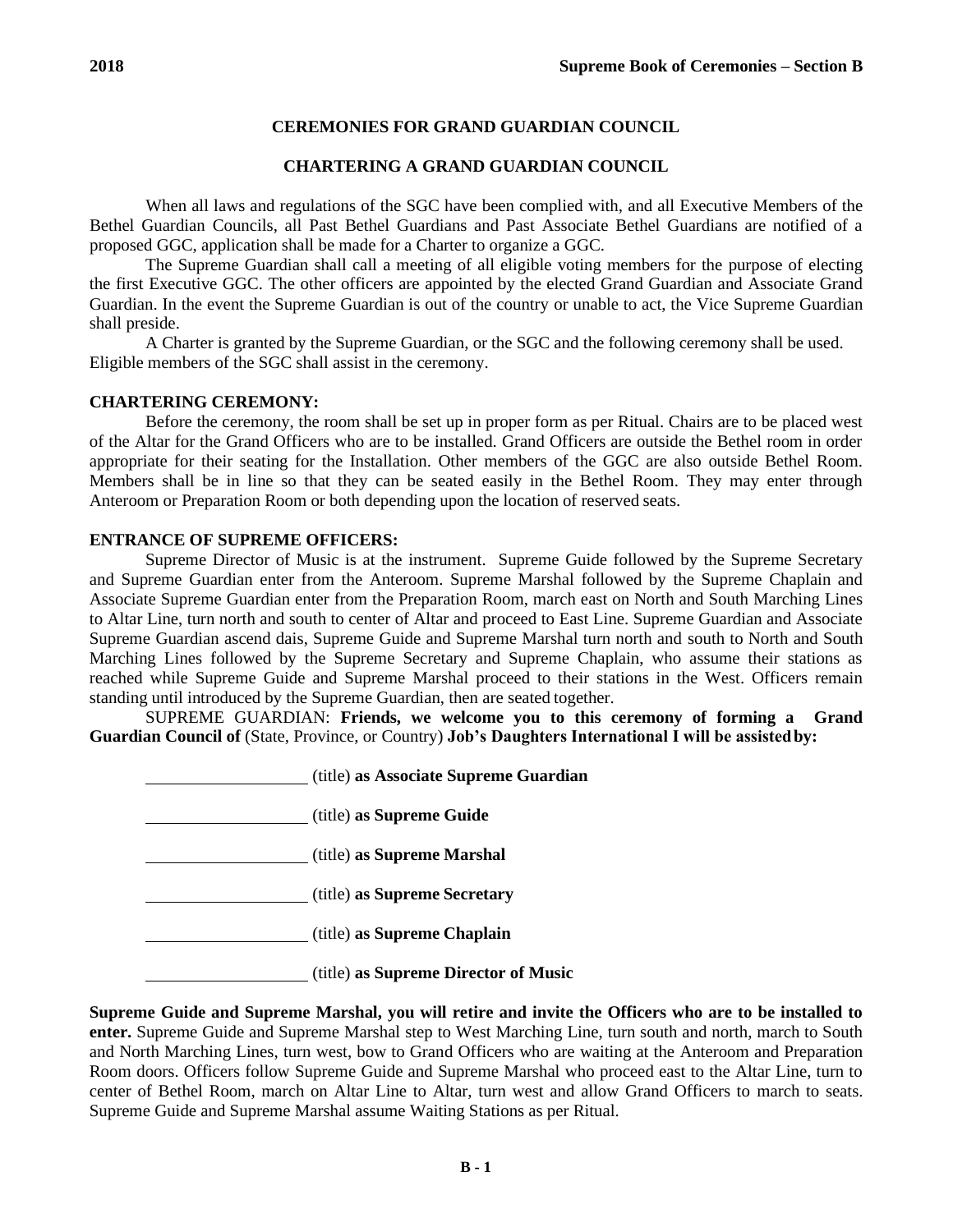SUPREME GUARDIAN: **Supreme Guide and Supreme Marshal, you will retire and invite all members of this Grand Guardian Council to enter.** Supreme Guide and Supreme Marshal leave Waiting Stations proceed to the West, and escort members of the GGC to seats reserved for them. One rap of gavel (\*).

SUPREME GUARDIAN: **Supreme Marshal, you will present the National Emblem west of the Altar.** Supreme Marshal retires and presents National Emblem as per Ritual. Musician plays suitable music. Three raps of gavel (\*\*\*) as Supreme Marshal enters with National Emblem. One verse of National Anthem is sung.

SUPREME GUARDIAN: **Supreme Marshal, you will place the Flag in the East.** Supreme Marshal proceeds as per Ritual. Pledge may be omitted if not the custom of the government.

SUPREME GUARDIAN: **All Citizens of** (country) **will join in pledging allegiance to the Flag.** One rap of gavel (\*). Supreme Marshal returns to station as per Ritual.

SUPREME GUARDIAN: **Supreme Secretary, you will read the Charter authorizing the formation of this Grand Guardian Council, and names of the members who, as their names are read, will rise and remain standing.** Supreme Secretary reads Charter and list of names.

SUPREME GUARDIAN: **Supreme Guide and Supreme Marshal, you will present the members on the sidelines to form a semicircle around the Officers.** Supreme Guide and Supreme Marshal use regular lines of march as per Ritual. When in position, the Supreme Guide and Supreme Marshal return to Waiting Stations.

SUPREME GUARDIAN: **Supreme Chaplain, you will lead us in prayer.** Three raps of gavel (\*\*\*). Supreme Chaplain approaches the Altar as per Ritual, opens Bible, and kneels. Altar music is played.

SUPREME CHAPLAIN: **Our Father, we ask Your choicest blessing upon these persons who are about to assume the responsibilities of directing the affairs of this Grand Guardian Council. Give to them the wisdom and courage to build an organization for our Masonic Daughters that will be so filled with the spirit of patience and faith that it will be a benefit not only to those connected with Job's Daughters International, but to all with whom they come in contact. May Your watchful care be ever with them and may all they say and do reflect honor and glory upon You. We ask in Your name's sake. Amen.** Supreme Chaplain returns to station as per Ritual. One rap of gavel (\*).

SUPREME GUARDIAN: **Members of the Grand Guardian Council, you will rise, place your right hand over your heart and assume the following Obligation:**

**In the presence of Almighty God and these witnesses - I solemnly and sincerely promise - to conform to and support the Constitution, Bylaws, and Standard Operating Procedures - of Job's Daughters International - that I will faithfully perform all duties - and obligations devolved upon me and I will endeavor to promote the welfare - the future growth - and the prosperity of thisorganization.**

Supreme Guardian goes to the Altar with the Charter and gavel. Stands east of the Altar.

SUPREME GUARDIAN: **In presenting this Charter, may I remind you that your interest, your enthusiasm and your persistent labor have won for you the highest privilege it is in the power of the Supreme Guardian Council to grant, that of becoming a Chartered Grand Guardian Council.** Supreme Guardian goes around Altar and gives Charter to the Grand Guardian. She then returns to the East.

SUPREME GUARDIAN: **Supreme Guide and Supreme Marshal, you will conduct the members of the Grand Guardian Council to their seats, after which you will return to your waiting stations for the Proclamation.** Supreme Guide and Supreme Marshal use regular lines of march to conduct the members to the seats reserved for them. One rap of gavel (\*).

SUPREME GUARDIAN: **Supreme Secretary, you will make the Proclamation.**

SUPREME SECRETARY: **I now proclaim this Grand Guardian Council to be regularly organized and chartered as the Grand Guardian Council of** (State, Province, or Country) **Job's Daughters International, under the authority of the Supreme Guardian Council.** One rap of gavel (\*).

SUPREME GUARDIAN: **We will now proceed to install the Grand Officers, who have been elected or appointed to serve this Grand Guardian Council for the ensuing term.**

There may be a short recess at this time if approved by the Supreme Guardian. The new Charter shall be placed in the East before proceeding with the Installation of GGC Officers.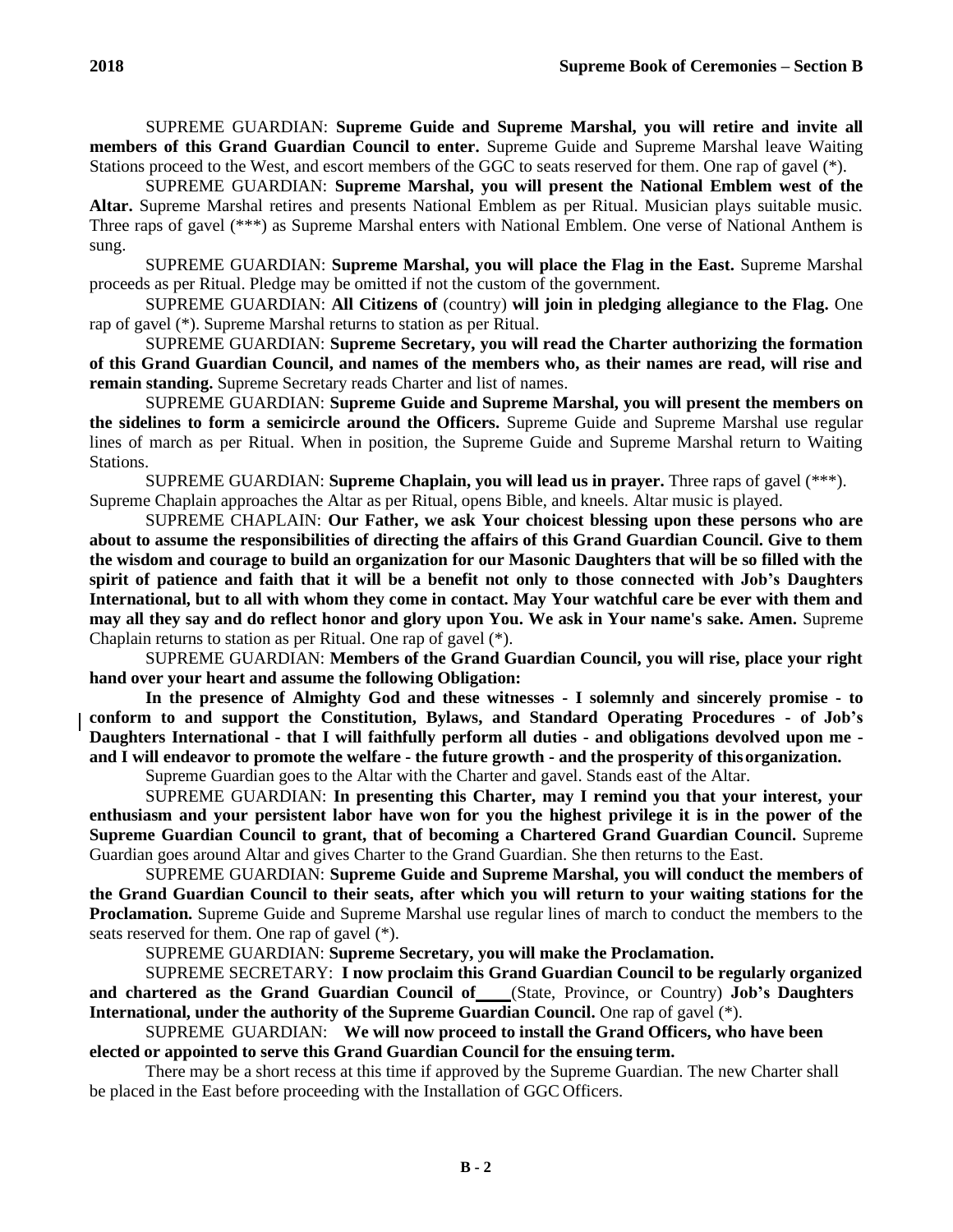## **INSTALLATION OF GRAND GUARDIAN COUNCIL**

Order of installation: (order may be reversed) Grand Guardian Associate Grand Guardian Vice Grand Guardian Vice Associate Grand Guardian Grand Guide and Grand Marshal Grand Inner Guard and Grand Outer Guard (if elected) Grand Secretary and Grand Treasurer Grand Librarian, Grand Chaplain and Grand Director of Music Grand Senior and Grand Junior Custodians Grand Inner Guard and Grand Outer Guard (if not elected) Grand Messengers

Any floor plan with appropriate music planned by the incoming Grand Guardian may be used for the entrance and Installation of the Grand Officers. The Installing Musician shall take her place at the instrument. The Installing Officers leave the line as their stations are reached.

ASSOCIATE INSTALLING OFFICER: I have the honor of introducing \_\_\_\_\_ (title) who will **preside as Installing Officer for this ceremony.** Presents gavel.

INSTALLING OFFICER: **I have the honor of introducing** (title) **who will preside as Associate Installing Officer.**

INSTALLING OFFICER: **We have assembled this evening** (afternoon) **for the purpose of installing the newly elected and appointed Officers of the Grand Guardian Council of** (State, Province, or Country), **Job's Daughters International. In installing these Officers, I will be assisted by:**

(title) **as Installing Guide** (title) **as Installing Marshal** (title) **as Installing Chaplain** (title) **as Installing Musician** (title) **as Installing Secretary** (title) **as Installing Flag Bearer** (title) **as Installing Senior Custodian** (title) **as Installing Junior Custodian**

**Installing Guide and Installing Marshal, you will retire and escort into the room the newly elected and appointed Officers who are to serve this Grand Council for the ensuing year.** Throughout this ceremony the Installing Guide and Installing Marshal use lines of march and floor work as outlined in the Bethel Installation Ceremony.

INSTALLING OFFICER: **Installing Guide and Installing Marshal, you will escort the Flag of our Country into the room.** Installing Guide and Installing Marshal retire to Preparation Room followed by the Installing Flag Bearer. (Diagram 16) Three raps of gavel (\*\*\*) as Flag Bearer returns with the Flag followed by the Installing Guide and Installing Marshal. Installing Guide and Installing Marshal wait on the sidelines. When Flag is west of Altar, sing one verse of National Anthem. (Diagram 16)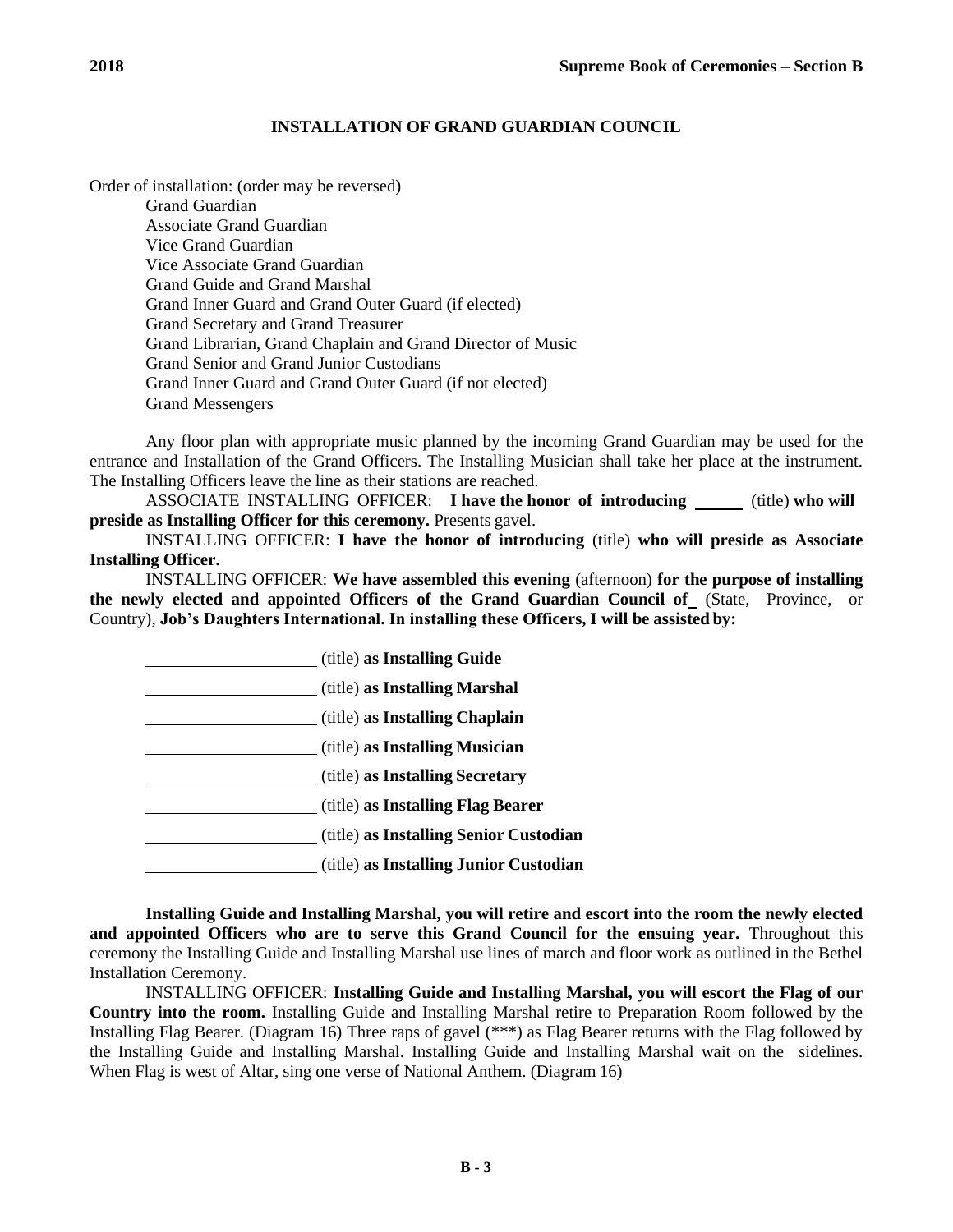INSTALLING OFFICER: **Installing Flag Bearer, you will place the Flag in the East.** Installing Flag Bearer proceeds to the East. Installing Guide and Installing Marshal proceed east on North Marching Line. (Diagram 16) Pledge may be omitted if not the custom of the government.

INSTALLING OFFICER: **All citizens of** (Country) **will join in pledging allegiance to the Flag.** One rap of gavel (\*) as Flag Bearer turns to return to station. Installing Marshal and Installing Guide escort Installing Flag Bearer to station. (Diagram 17) Escort of other flags is optional.

INSTALLING OFFICER: **We will now install into their respective stations, the Officers who have been elected and appointed to serve this Grand Guardian Council for the ensuing year. Before proceeding, we will ask the blessing of our Heavenly Father. Installing Chaplain, you will attend at the Altar.** Three raps of gavel (\*\*\*). Installing Chaplain attends at the Altar and opens Bible. Kneels.

INSTALLING CHAPLAIN: **Heavenly Father, source of all love and compassion, let Your blessings rest upon us as we seek to do Your will. Give to these officers who are about to assume leadership of our Daughters in this jurisdiction, wisdom, courage, and love. Keep them true that they may be fit leaders for "The Fairest In The Land". Bless our Order, that the work we strive to do may be attuned to Your Divine plan. Amen.** Installing Chaplain returns to station. One rap of gavel (\*).

INSTALLING OFFICER: **Installing Secretary, you will call the roll of Officers elected and appointed to serve this Grand Guardian Council for the ensuing term, who as their names are read, will rise and remain standing.** Installing Secretary reads office, name, and titles.

INSTALLING OFFICER: **You will place your right hand over your heart and repeat the following Obligation:**

**I solemnly affirm on my honor - that I will conform to the Constitution, Bylaws, and Standard Operating Procedures - of the Supreme Guardian Council - and the Manual of Rules and Regulations - of the Grand Guardian Council of** (State, Province, or Country):

**That I will faithfully perform - the duties of my office - and earnestly endeavor - to promote the welfare - and prosperity of our Order;**

**That I will endeavor - by precept and example - to encourage in our Daughters - the practice of those virtues - principles and lofty ideals – which adorn womanhood - and make life rich, full and abundant.** One rap of gavel (\*).

INSTALLING OFFICER: **Installing Guide and Installing Marshal, you will present the Grand Guardian at the Altar, cause her to kneel and place her hands on the Holy Bible.**

When in position, Installing Officer proceeds. The Installing Officer may install the Grand Guardian from the East or at the Altar. If she leaves the East, she shall take the gavel with her.

INSTALLING OFFICER: **You will repeat after me: I sincerely promise that I will faithfully obey and justly enforce - the Constitution, Bylaws, and Standard Operating Procedures - of the Supreme Guardian Council - and the Manual of Rules and Regulations - of this Grand Guardian Council – Job's Daughters International - that I will perform the duties of my office - to the best of my ability - that I will promote the growth of our Order and foster its welfare - and that I will strive to be fair and impartial - in the exercise of the powers of my office - so help me God. Amen.**

Grand Guardian rises. Solo or appropriate selection may precede her escort to the East. If the Installing Officer is at the Altar, she may escort the Grand Guardian to the East. The Installing Guide and Installing Marshal go to Waiting Stations. If she does not escort the Grand Guardian to the East or if she remained in the East, she says:

INSTALLING OFFICER: **Installing Guide and Installing Marshal, you will escort the Grand Guardian to the East.** Installing Guide and Installing Marshal proceed to Altar Line, with Grand Guardian in center, march to East Line. Grand Guardian ascends Dais, Installing Guide and Installing Marshal back to Custodians pedestals, facing each other. Three raps of gavel (\*\*\*). Grand Guardian is introduced.

INSTALLING OFFICER: **Grand Guardian, the duties of your office are defined in the Manual of Rules and Regulations of this Grand Guardian Council and Constitution, Bylaws, and Standard Operating Procedures of the Supreme Guardian Council, which are entrusted in your care. Into your custody is given the Charter of this Grand Council. In your keeping is now entrusted the guidance and control of our Order in this jurisdiction.**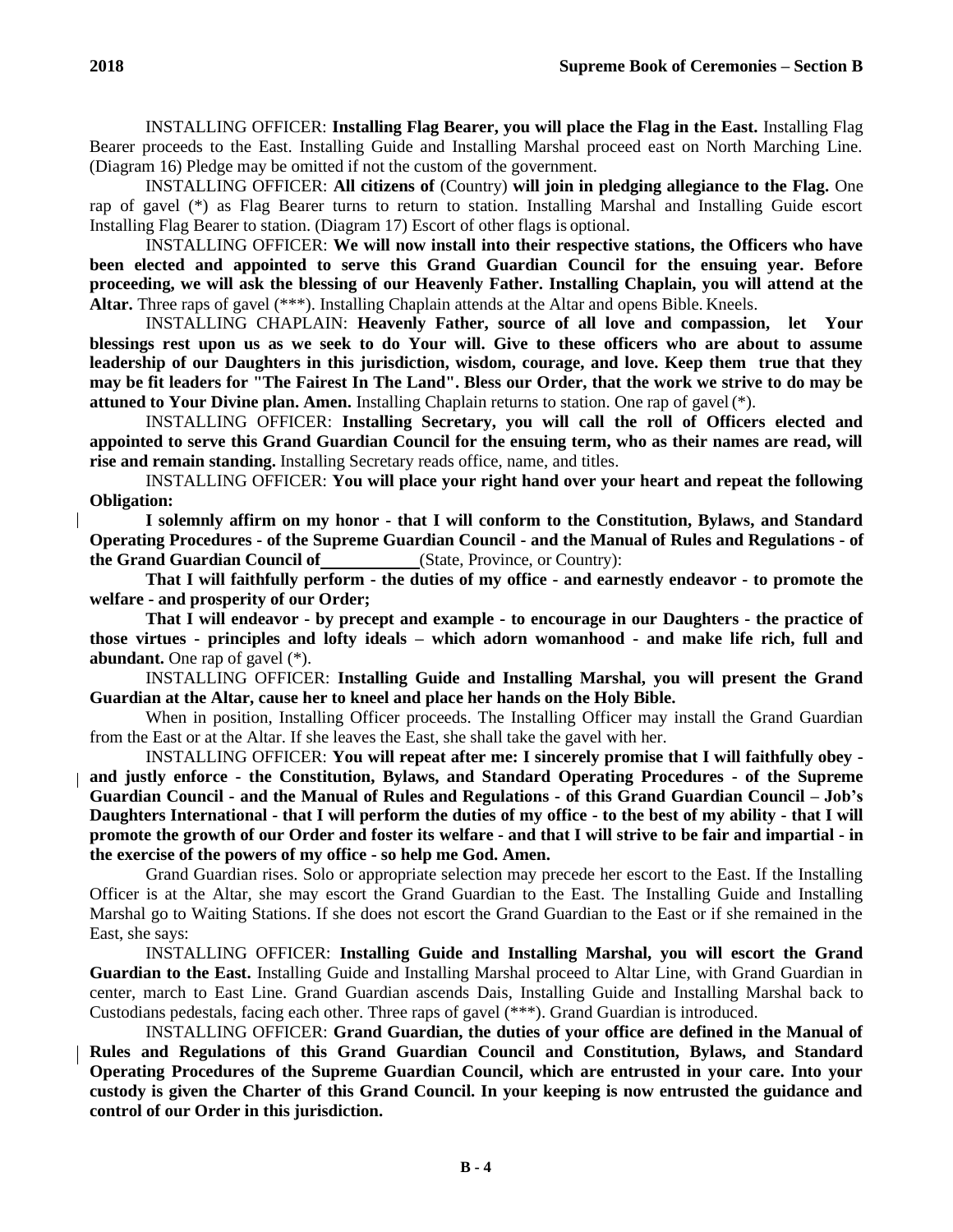**Yours is an office of great responsibility as the welfare of the organization depends upon the manner in which you conduct its affairs. It is our prayer that our Heavenly Father will give you courage to meet every difficulty, wisdom to judge each question aright and grace to sustain you in the performance of every duty.** One rap of gavel (\*). Installing Officer hands gavel to Assoc. Installing Officer.

ASSOCIATE INSTALLING OFFICER: **Installing Guide and Installing Marshal, you will present the Associate Grand Guardian at the Altar.** When in position: **Associate Grand Guardian, it is your duty to assist the Grand Guardian in the performance of her duties, to assist her in all matters pertaining to the welfare of the Order and its relationship to Freemasonry, and to preside when requested to do so. The exercise of the principles of Freemasonry will enable you to perform your duties with honor and credit. Are you willing to assume these responsibilities?** (Answer: I am.)

Solo or appropriate selection may precede his escort to the East.

ASSOCIATE INSTALLING OFFICER: **Installing Guide and Installing Marshal, you will escort the Associate Grand Guardian to the East.** Three raps of gavel (\*\*\*). Introduces the Associate Grand Guardian. One rap of gavel (\*). Returns gavel to the Installing Officer.

INSTALLING OFFICER: **Installing Guide and Installing Marshal, you will present the Vice Grand Guardian to the Altar.** (When in position.) **Vice Grand Guardian, it is your duty to assist the Grand Guardian and assume her duties during her absence or disability. It is also your duty to promote the growth and welfare of the Order. You are a weaver, adding new threads to our cloth of gold. Let it be your endeavor to add to its beauty, enhance its value and promote its usefulness.**

**Installing Guide and Installing Marshal, you will escort the Vice Grand Guardian to the East.**  Introduces the Vice Grand Guardian. Installing Guide and Installing Marshal return to Waiting Stations. Installing Officer hands gavel to Associate Installing Officer.

ASSOCIATE INSTALLING OFFICER: **Installing Guide and Installing Marshal, you will present the Vice Associate Grand Guardian at the Altar.** When in position. **Vice Associate Grand Guardian, it is your duty to assist the Associate Grand Guardian and assume his duties during his absence. Your past experience and a careful study of our laws will prepare you for the performance of these important duties.**

**Installing Guide and Installing Marshal, you will escort the Vice Associate Grand Guardian to the East.** Introduces the Vice Associate Grand Guardian. Installing Guide and Installing Marshal return to Waiting Stations. Associate Installing Officer returns gavel to Installing Officer.

INSTALLING OFFICER: **Installing Guide and Installing Marshal, you will present the Grand Guide and Grand Marshal at the Altar.** When in position.

**Grand Guide, it is your duty to escort distinguished guests and bring such matters before the Grand Guardian Council as will promote the growth and welfare of the organization.**

**Grand Marshal, it is your duty to assist the Grand Guide, to present and care for our National Emblem, and to perform such other duties as may be assigned to you by the Grand Guardian.**

**Installing Guide and Installing Marshal, you will escort these officers to their stations.** Introduce Officers when they arrive at their stations. Installing Guide and Installing Marshal return to Waiting Stations.

If the Grand Inner Guard and Grand Outer Guard are elected officers, they are installed at this time.

INSTALLING OFFICER: **Grand Inner Guard, Grand Outer Guard.** Rise as names are called. **Installing Guide and Installing Marshal, you will present the Grand Inner Guard and the Grand Outer Guard at the Altar.** When in position.

**Grand Inner Guard and Grand Outer Guard, your duty is to guard the doors of the Grand Guardian Council at its Annual Session. A deeper obligation rests upon you to devote your efforts to promote the growth and influence of the Order. Be ever alert in the performance of your duties.**

**Installing Guide and Installing Marshal, you will escort the Grand Inner Guard and Grand Outer Guard to their stations.** Installing Guide and Installing Marshal return to Waiting Stations.

INSTALLING OFFICER: **Installing Guide and Installing Marshal, you will present the Grand Secretary and Grand Treasurer at the Altar.** When in position: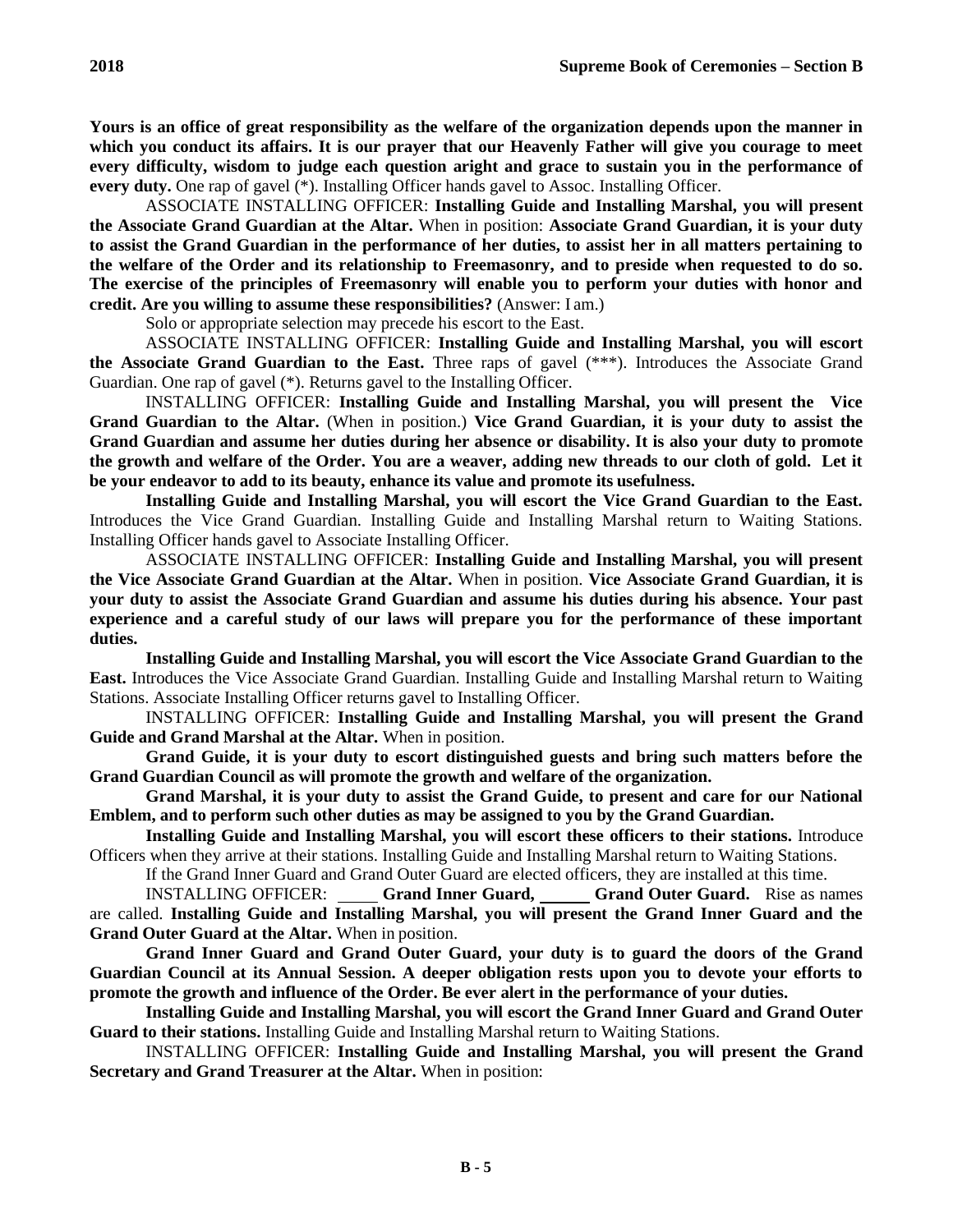**Grand Secretary, it is your duty to keep a record of all proceedings of the Grand Guardian Council and make an annual report thereof, to receive all monies due the Grand Guardian Council and turn them over to the Grand Treasurer and perform the many other duties defined in the laws of the Order. Our progress depends largely upon the skill and intelligence with which you perform the trust that has been committed to you. Promptness and accuracy are essential.**

**Grand Treasurer, it is your duty to have charge of all funds and securities belonging to the Grand Guardian Council; to receive all monies from the Grand Secretary, keeping an accurate account of the same and make a complete report at the Annual Session. Integrity and honor will guide you in the faithful performance of your duties.**

**Installing Guide and Installing Marshal, you will escort these officers to their stations.** Introduce Officers when they arrive at their stations. They are then seated. Installing Guide and Installing Marshal return to Waiting Stations.

INSTALLING OFFICER: **Grand Librarian, Grand Chaplain, Grand Director of Music.** Rise as names are called. **Installing Guide and Installing Marshal, you will present these Officers at the Altar.** When in position.

**Grand Librarian, it is your duty to recommend to Bethels, articles and books that will be helpful to Bethel Librarians. Whoever can develop a new idea, impel a noble thought, or cause to be expressed one lofty sentence, bestows a great blessing on the world. Give to your selections for our Daughters your most earnest and prayerful consideration.**

**Grand Chaplain, it is your duty to attend at the Altar and lead this body in its devotions. Prayer is an incense moving heavenward, fraught with hopes and desires. The beauty and the uplifting influence of sincere utterance of faith in God's guidance and ever ready strength as expressed in prayer, means much to our meetings. May God guide you in preparing for thisservice.**

**Grand Director of Music, it is your duty to supervise and direct the music in this Grand Jurisdiction. God gave us music. It is the essence of our Order and leads to all that is good, beautiful and harmonious. So, attune your life that you may impart the heavenly gift of music to our Bethels. How necessary to consider the message you would bring through the strings of your instrument.**

**Installing Guide and Installing Marshal, you will escort these Officers to their stations.** Installing Guide and Installing Marshal return to Waiting Stations.

INSTALLING OFFICER: Grand Senior Custodian, Grand Junior Custodian. Rise as names are called. **Installing Guide and Installing Marshal, you will present the Grand Senior Custodian and the Grand Junior Custodian at the Altar.** When in position.

**Grand Custodians, it is your duty to care for the properties of the Grand Guardian Council during its session and at all times to give the Grand Guardian such assistance as she may require of you. May your faithfulness to duty be of great benefit to our Order.**

**Installing Guide and Installing Marshal, you will escort the Grand Senior Custodian and Grand Junior Custodian to their stations.** Installing Guide and Installing Marshal return to Waiting Stations.

If the Grand Inner Guard and Grand Outer Guard are elected officers, they are installed at this time.

INSTALLING OFFICER: **Grand First Messenger, Grand Second Messenger,** Grand Third Messenger, Grand Fourth Messenger, Grand Fifth Messenger. Rise as names are called. **Installing Guide and Installing Marshal, you will present the Grand Messengers at the Altar.**  When in position.

**Grand Messengers, you are to fill the five stations representing the story of the life of Job, upon which the Ritual of our Order is founded. Your duty is to assist the Grand Guardian when requested to do so. Job's Daughters are "The Fairest In All The Land". With patience strive, in faith be firm, God will reward your high endeavor, and may you ever be true messengers of helpfulness.**

**Installing Guide and Installing Marshal, you will escort the Grand Messengers to their stations.** Installing Guide and Installing Marshal return to Waiting Stations.

INSTALLING OFFICER: **Installing Secretary, you will proclaim the Officers of this Grand Guardian Council duly and legally installed.**